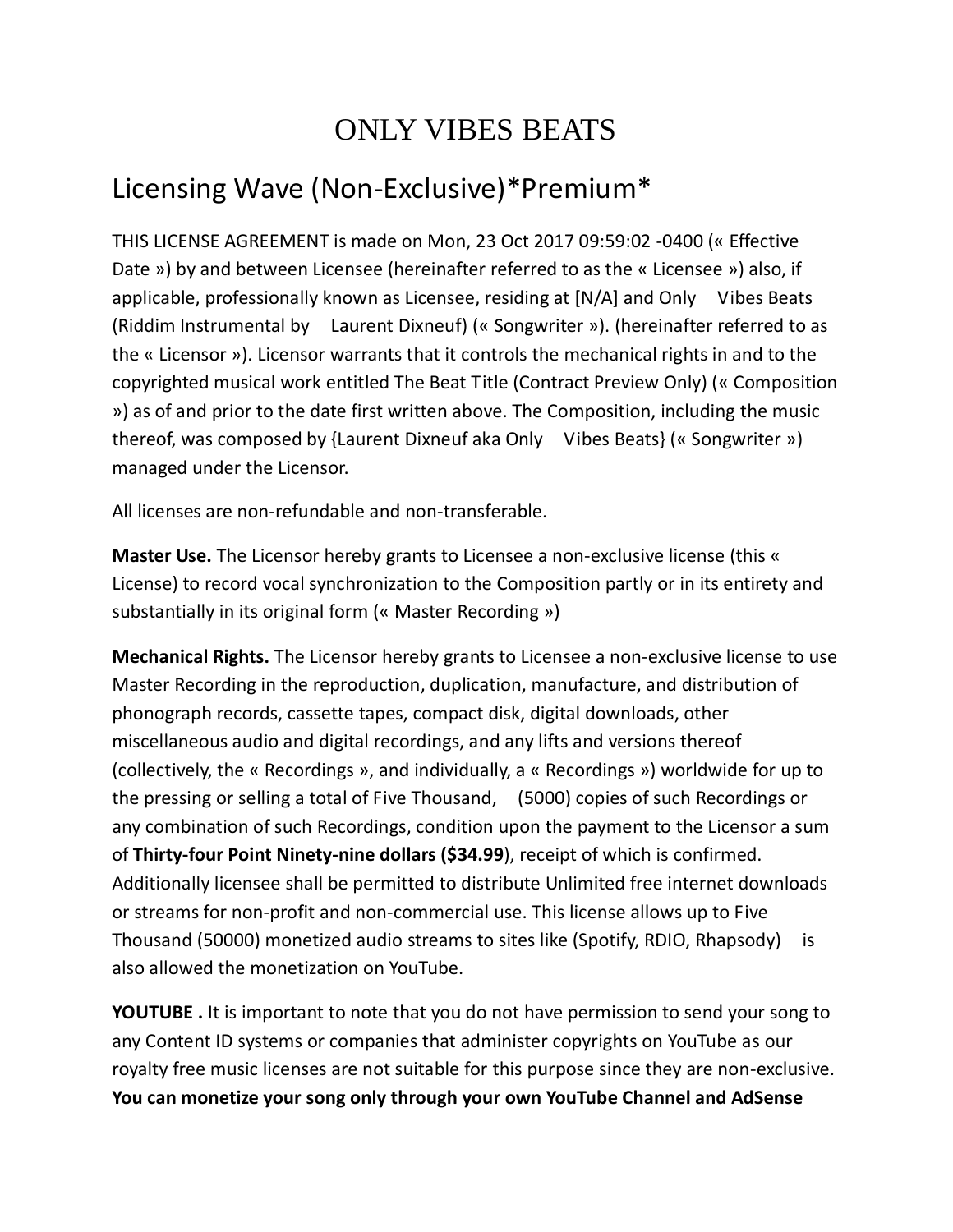## account only.

**Performance Rights.** The Licensor here by grants to Licensee a non-exclusive license to use the Master Recording in Unlimited non-profit performances, shows, or concerts. Licensee may receive compensation from performances with this license.

**Synchronization Rights.** The Licensor hereby grants limited synchronization rights for One (1) music video streamed online (Youtube, Vimeo, etc..) for up to 50000 non-monetized video streams on all total sites. A separate synchronization license will need to be purchased for distribution of video to Television, Film or Video game.

**Broadcast Rights.** The Licensor hereby grants to Licensee broadcasting rights up to 3 Radio Stations.

**Credit.** Licensee shall acknowledge the original authorship of the Composition appropriately and reasonably in all media and performance formats under the name « {Dixneuf Laurent aka Only Vibes Beats} » in writing where possible and vocally otherwise.

**Consideration.** In consideration for the rights granted under this agreement, Licensee shall pay to licensor the sum of \$34.99 US dollars and other good and valuable consideration, payable to « {Only Vibes Beats} », receipt of which is hereby acknowledged. If the Licensee fails to account to the Licensor, timely complete the payments provided for hereunder, or perform its other obligations hereunder, including having insufficient bank balance, the licensor shall have the right to terminate License upon written notice to the Licensee. Such termination shall render the recording, manufacture and/or distribution of Recordings for which monies have not been paid subject to and actionable infringements under applicable law, including, without limitation, the United States Copyright Act, as amended.

**Indemnification.** Accordingly, Licensee agrees to indemnify and hold Licensor harmless from and against any and all claims, losses, damages, costs, expenses, including, without limitation, reasonable attorney's fees, arising of or resulting from a claimed breach of any of Licensee's representations, warranties or agreements hereunder.

**Audio Samples.** 3rd party sample clearance is the responsibility of the licensee.